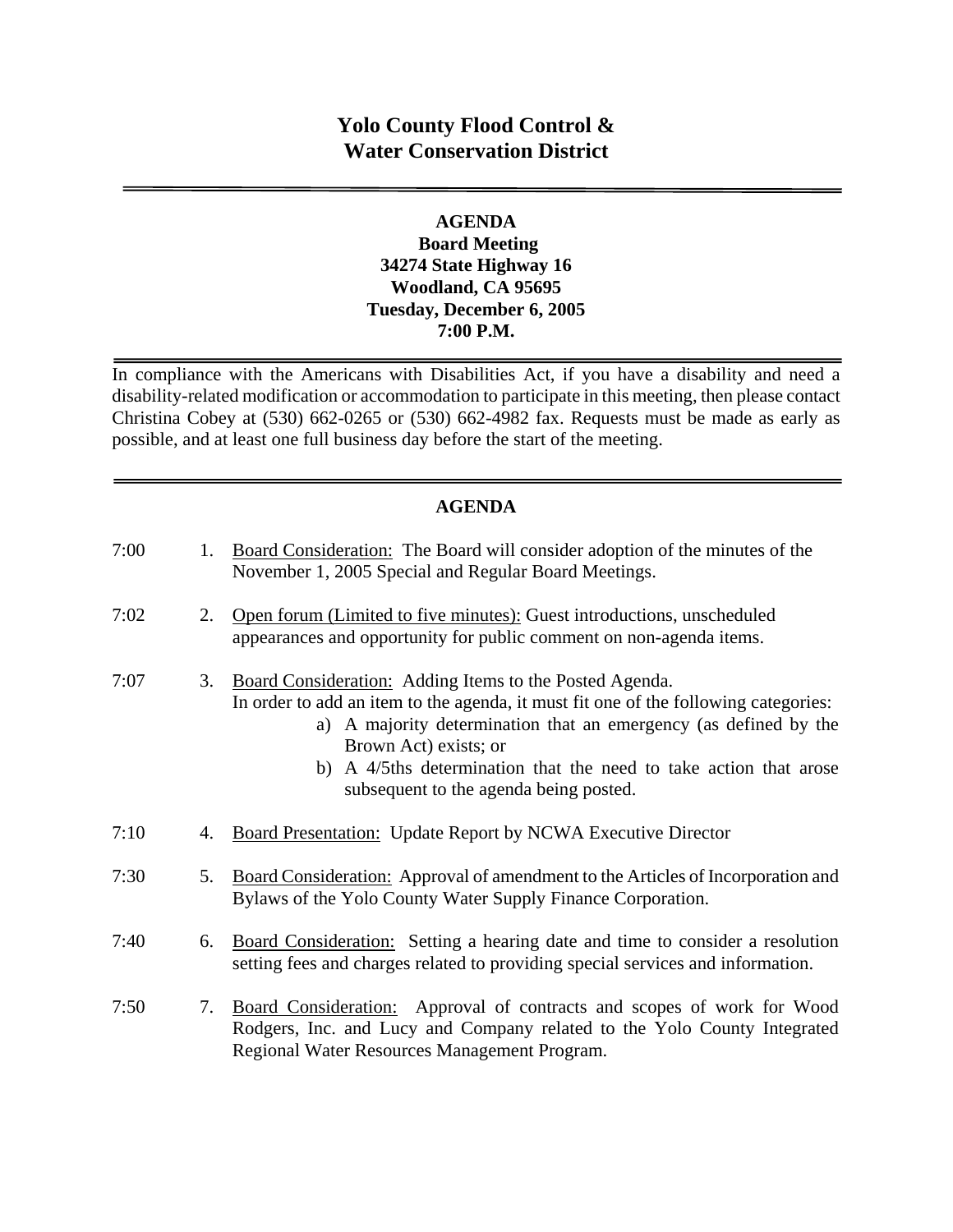| 8:05 | 8. | Board Consideration: Update the Board's policy regarding records inspection,<br>copying, retention and disposal.                                                                                                                                                          |
|------|----|---------------------------------------------------------------------------------------------------------------------------------------------------------------------------------------------------------------------------------------------------------------------------|
| 8:15 | 9. | <b>Board Consideration:</b> Highland Ditch Surplus Property Declaration.                                                                                                                                                                                                  |
| 8:30 |    | 10. Board Consideration: Authorizing temporary use of funds for Madison elevation<br>project to offset delays in FEMA reimbursement funding.                                                                                                                              |
| 8:40 |    | 11. Directors' Reports: Each member of the Board will have the opportunity to report<br>on meetings and conferences attended during the prior month on behalf of the<br>District.                                                                                         |
| 8:50 |    | 12. Attorney's Report: The District's attorney will report on the following:<br>a) Current legal and legislative activities.                                                                                                                                              |
| 9:00 |    | 13. General Manager's Report: The Board will receive a report from the General<br>Manager or designated representatives regarding current general activities and<br>projects of the District.<br>a) General Activities<br>b) Operations, Maintenance and Water Conditions |
| 9:20 |    | 14. General Discussion: Opportunity for Board members to ask questions for<br>clarification, provide information to staff, request staff to report back on a<br>matter, or direct staff to place a matter on a subsequent agenda.                                         |
| 9:25 |    | 15. Board Consideration: The Board will consider the approval and the payments of<br>bills.                                                                                                                                                                               |
| 9:30 |    | 16. Adjourn                                                                                                                                                                                                                                                               |

The public may address the Board concerning an agenda item either before or during the Board's consideration of that agenda item. Public comment on items within the Board's jurisdiction is welcome, subject to reasonable time limits for each speaker. Upon request, agenda items may be moved up to accommodate those in attendance wishing to address that item. Times listed for consideration of agenda items are approximate only. The Board may consider any agenda item at any time during the Board meeting.

I declare that the foregoing agenda was posted at the office of the Yolo County Flood Control and Water Conservation District, 34274 State Highway 16, Woodland, CA on December 2, 2005.

By: \_\_\_\_\_\_\_\_\_\_\_\_\_\_\_\_\_\_\_\_\_\_\_\_\_\_\_\_\_\_\_\_\_\_\_\_\_

Christina Cobey, Administrative Assistant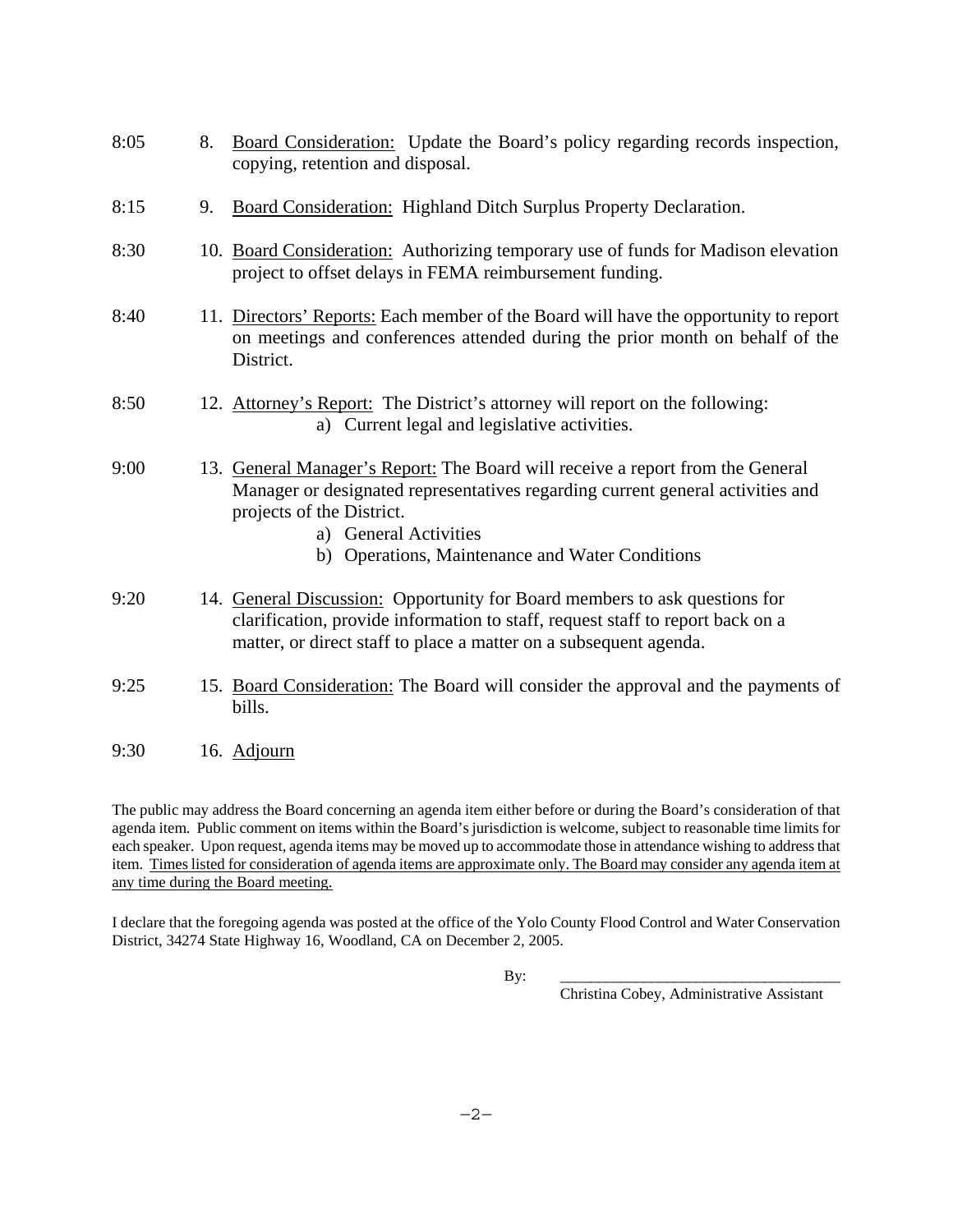### REGULAR BOARD MEETING MINUTES December 6, 2005

The regular monthly meeting of the Board of Directors of the Yolo County Flood Control and Water Conservation District was held at 7:00 p.m. on December 6, 2005 at its regular place of business, 34274 State Highway 16, Woodland, California. Chair Brice convened the meeting with Directors Rominger, Tadlock and Vink present. Director Scheuring was absent. Also in attendance were:

District Staff and Consultants Tim O'Halloran, General Manager Christy Barton, Assistant General Manager Mike Horgan, Engineer Max Stevenson, Water Resources Associate Paul Bartkiewicz, Legal Counsel

#### **Members of the Public**

Bob Schneider, Tuleyome Larry John, Granite Bay Holding Debra Chase, Tuleyome David Chase, Tuleyome Dave Pratt Mark Mudgett, Granite Bay Holding

#### **MINUTES**

**M/S/C** approved the minutes of the November 1, 2005 Special and November 1, 2005 Regular Board meetings as mailed.

#### **OPEN FORUM**

Mr. Schneider provided the Board with a copy of the report, Biological Conservation Opportunities in Yolo County and the Blue Ridge Region.

#### **MODIFYING THE POSTED AGENDA**

Mr. O'Halloran requested that agenda Item 9 regarding the Highland Ditch be moved forward to accommodate representatives from Granite Bay Holding. The Board agreed to the modification.

#### **HIGHLAND DITCH SURPLUS PROPERTY**

Mr. Horgan provided an overview of the District's ownership interests on two properties planned for residential development within the City of Winters and the request by one developer for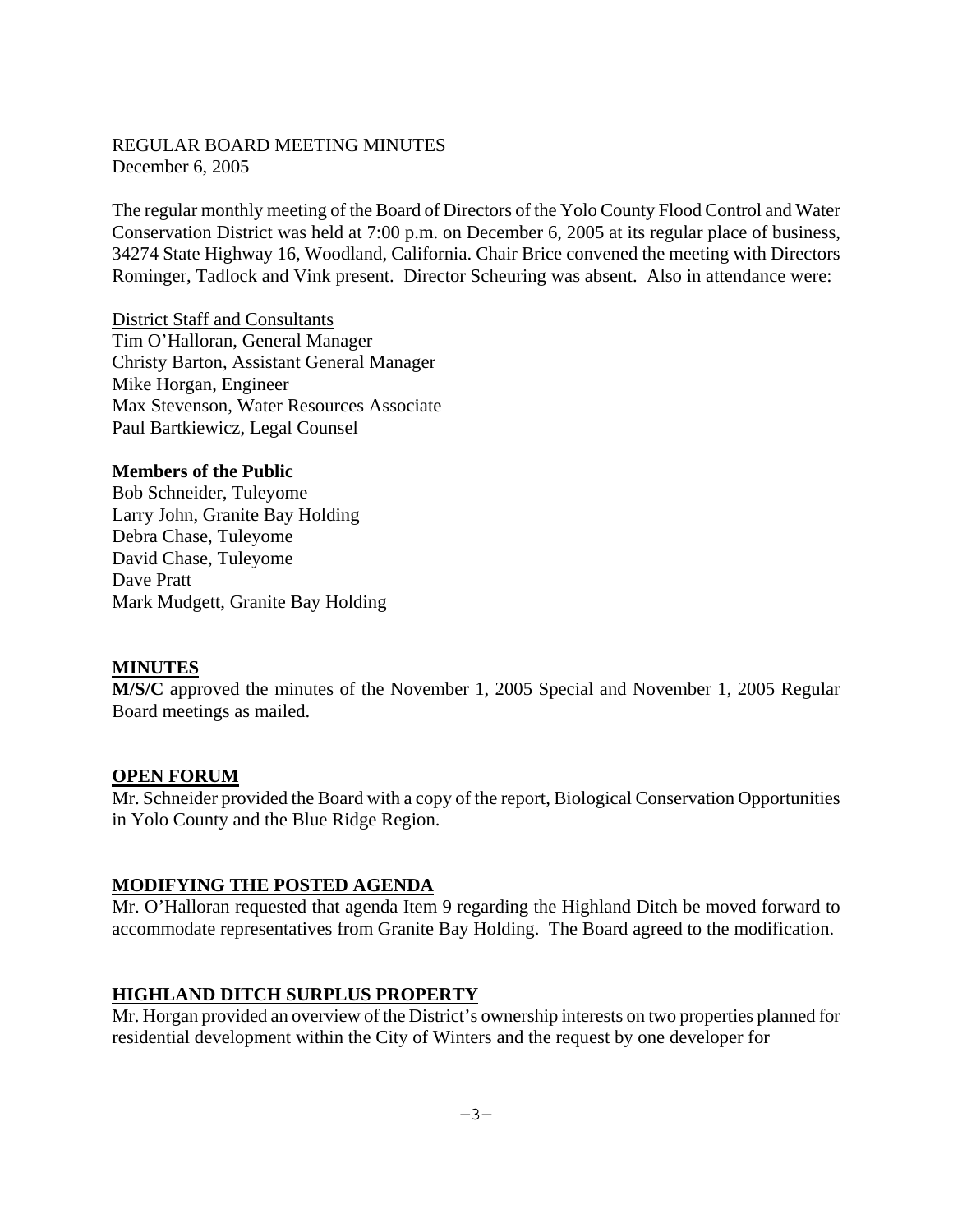District abandonment of its interests in the ditch. He also outlined options available to the District to take such action and the basis for doing so.

Board and staff discussion followed. Mr. Bartkiewicz advised that a declaration of the Highland Ditch as surplus property could be made at a subsequent Board meeting.

**M/S/C** authorization for the General Manager to enter into negotiations with Granite Bay Holding for sale of the District's Highland Ditch property interests and to report to the Board at a future meeting.

## **UPDATE REPORT BY NCWA EXECUTIVE DIRECTOR**

Mr. O'Halloran introduced Mr. David Guy, Executive Director of the Northern California Water Association (NCWA). Mr. Guy highlighted activities of NCWA and spoke on the following topics:

- NCWA budget cost containment efforts.
- Appellate court action on water right fees.
- Region-wide programs addressing the future of water management in California and funding grants for project planning and implementation.
- Water quality ag waiver program; its dynamics, successes, obstacles and details of the \$1 million per year program.
- Legal issues including the Bureau of Reclamation Term 91 requirements and groundwater jurisdiction court cases.
- Upcoming legislation on flood control and infrastructure bond funding.

Board and staff discussion with Mr. Guy followed, covering:

- Regional flood issues including funding and NCWA participation.
- Calfed funding sources.
- Potential assessment of DWR's future.
- Relationship and differences between the Sacramento Valley and Yolo County's IRWMPs and requirements for multiagency coordination for DWR implementation program funding.
- The anticipated scope of the proposed water bond.

Mr. Guy also informed the Board that NCWA had changed its state lobbyist to obtain exclusive Northern California interest representation.

## **AMENDMENT TO THE ARTICLES OF INCORPORATION AND BYLAWS OF THE YOLO COUNTY WATER SUPPLY FINANCE CORPORATION**

Mrs. Barton provided an overview of the draft amendment to the Articles of Incorporation and draft restated Bylaws of the Yolo County Water Supply Finance Corporation.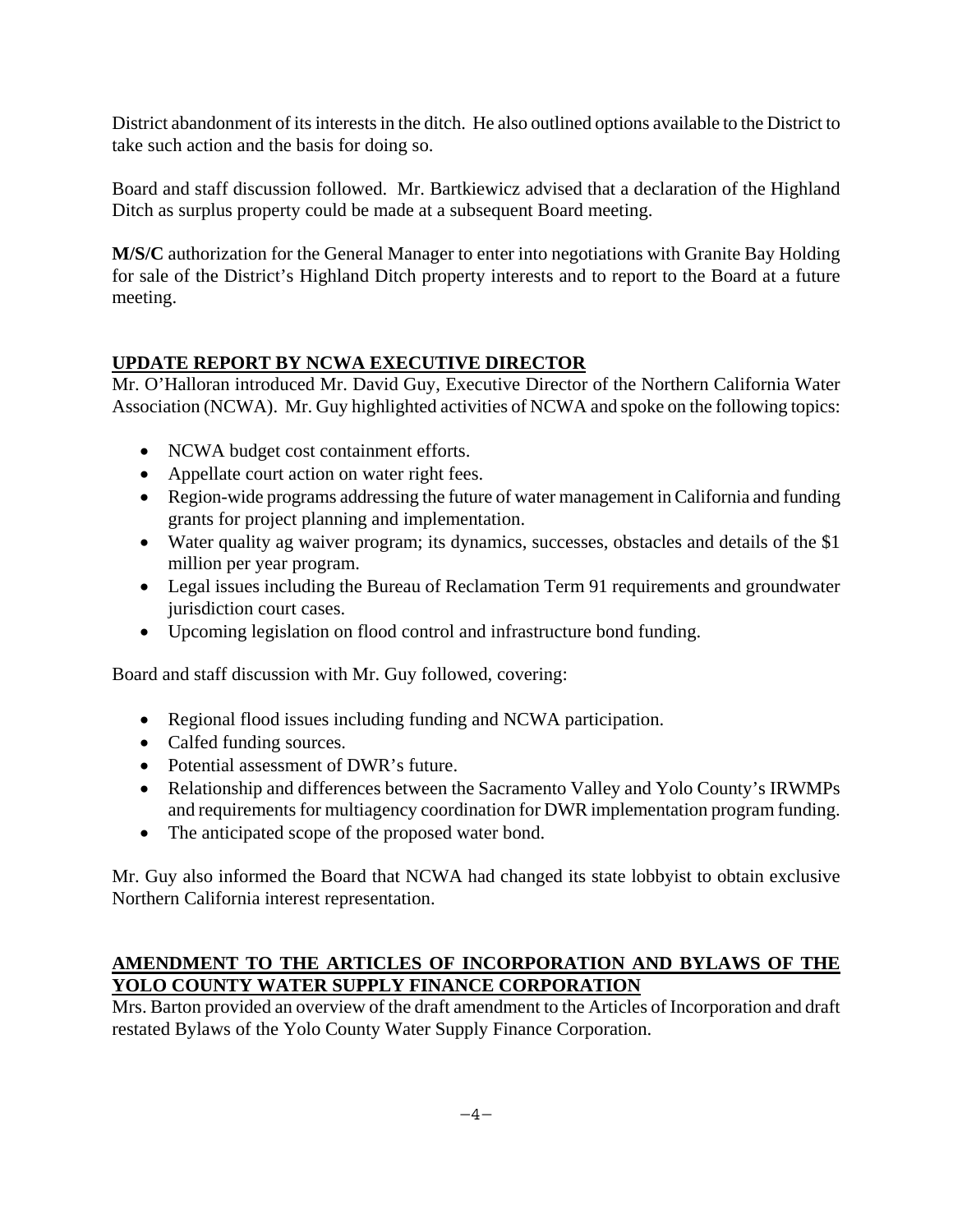The Board discussed various aspects of the proposed action.

**M/S/C** adoption of Resolution 05.15 Approving Amendment to the Articles of Incorporation of the Yolo County Water Supply Financing Corporation and Amended and Restated Bylaws.

### **FEES AND CHARGES RELATED TO PROVIDING SPECIAL SERVICES AND INFORMATION**

Mr. O'Halloran introduced the development of a fee schedule for District provided services.

Mrs. Barton provided an overview of a proposed resolution which would set fees and charges. In her presentation she highlighted the following:

- The Board needs to consider the proposed action and resolution in a public hearing, which was suggested for the regular January meeting.
- The basis for fees and charges would be staff time including benefits and overhead and expenses, and the cost of consultant services with an administrative surcharge.
- A deposit would be required for services with provisions for refund of unused monies.
- The District will still be providing some services without compensation.

**M/S/C** setting a public hearing on the proposed fees and charges for 8:00 p.m. at the Board's January 2006 meeting.

## **YOLO COUNTY INTEGRATED REGIONAL WATER RESOURCES MANAGEMENT PROGRAM (IRWMP)**

Mr. O'Halloran provided background information on the District's agreement with the WRA to act as its fiscal agent in administering a Proposition 50 grant funding the Yolo County IRWMP. He also summarized the subsequent need for the District to approve the contracts and scopes of work for Wood Rodgers, Inc. and Lucy and Company related to the Yolo County IRWMP.

Board and staff discussion followed addressing costs incurred by the District, cost reimbursement, DWR project effective date confirmation, scheduling of the consultants' work, consultant work tasks and overall project time schedule.

Mr. Schneider advised that Tuleyome had entered into the project development process and complimented Mr. O'Halloran and Director Scheuring on their involvement.

Additional discussion followed. In response to Board questions, Mr. O'Halloran stated that the WRA Technical and Executive Committees had reviewed the scopes of work and that the District Board's approval actions were purely administrative in nature.

**M/S/C** authorized the execution of the two contracts based on the scope of work subject to formal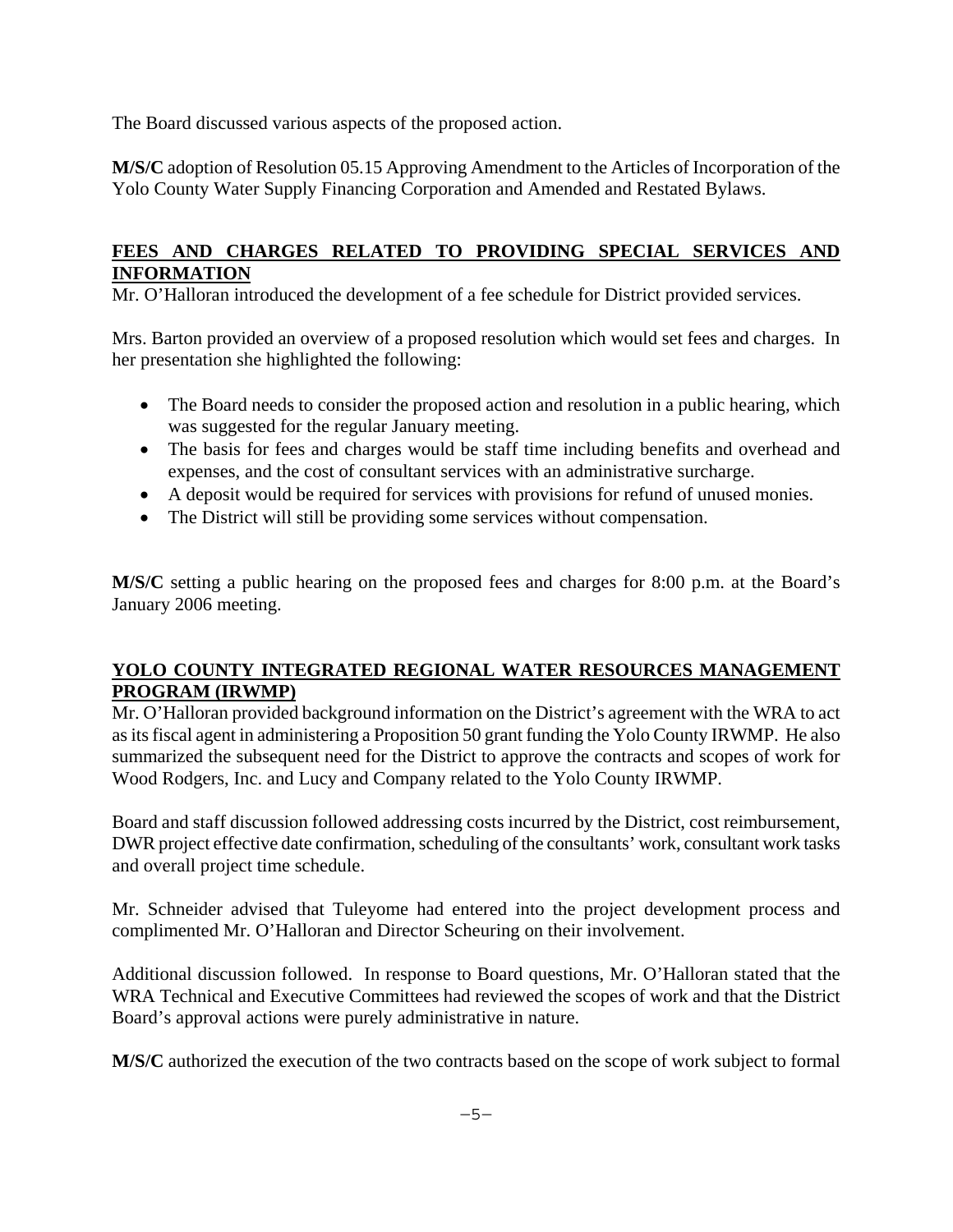WRA Executive Committee approval.

### **RECORDS AND INSPECTION, COPYING RETENTION AND DISPOSAL**

Mr. O'Halloran requested, and the Board agreed, to pull consideration of an update to the District records policy.

## **MADISON ELEVATION PROJECT**

Mrs. Barton summarized the history of the District's various efforts to mitigate flooding in the town of Madison. She also described the current effort to elevate a home in Madison and the difficulties involving funding the work. Due to the lag time involved with receiving payments from FEMA, temporary funding is now needed to secure the interest of prospective contractors. FEMA will reimburse a portion of the costs for the project but has a December 31, 2005 deadline. The District would need to receive an extension to the current FEMA deadline prior to authorizing moving forward with the project.

**M/S/C** authorized for the District to spend up to \$80,000 to pay the contractor in a timely fashion that portion of the project cost that will be reimbursed by FEMA and to request an extension from FEMA to complete the Madison Elevation Project.

### **DIRECTORS' REPORTS**

Director Brice requested information on committee assignments for recently appointed Director Tadlock. Mr. O'Halloran responded that Director Tadlock is already involved with several District matters and that Board committee assignments will be determined early next year.

In response to a question, Mr. O'Halloran reported on the Colusa Basin Drain project status stating that the Phase I Study had indicated that there were no significant benefits to urban water users and that funding for the \$220,000 next phase is in question.

### **GENERAL MANAGER'S REPORT**

Mr. O'Halloran reported the following:

General Activities:

- His November 15, 2005 presentation to the Yolo County Board of Supervisors was received positively.
- The recent pubic meeting on the IRWMP drew about 100 people.
- The Woodland-Cache Creek flood control matter will be handled in a separate, but, parallel process with the IRWMP flood control work.